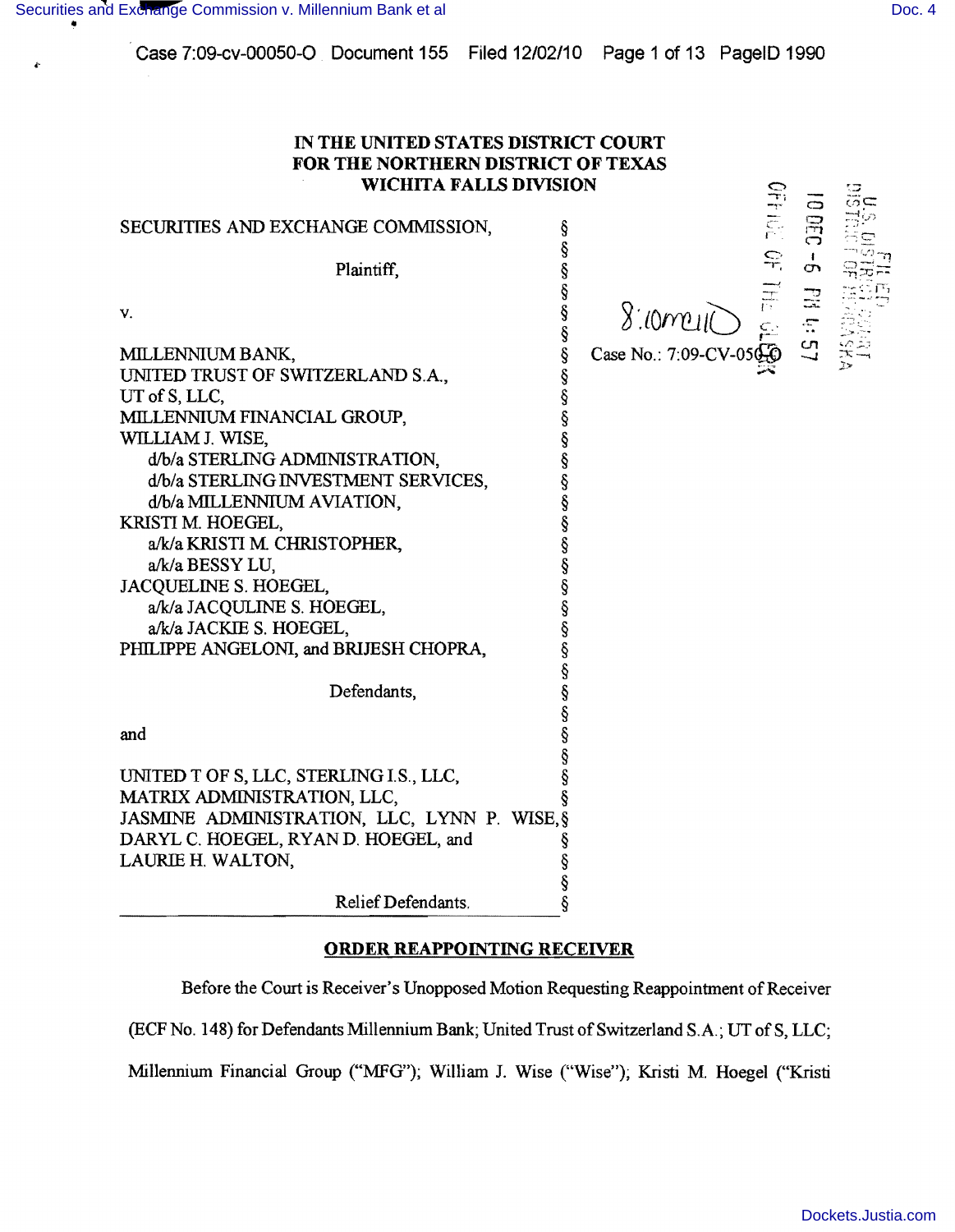Hoegel"); Jacqueline S. Hoegel ("Jackie Hoegel"); Philippe Angeloni; and Brijesh Chopra (collectively, "Defendants"), and Relief Defendants United T of S, LLC; Sterling LS, LLC; Matrix Administration, LLC; Jasmine Administration, LLC; Lynn P. Wise; Daryl C. Hoegel; Ryan D. Hoegel; and Laurie H. Walton (collectively, "Relief Defendants").

The Receiver, Richard B. Roper, III, informed the Court that after the expiration of ten days from the date of the issuance of the Order Appointing Receiver and Amended Order Appointing Receiver, the Receiver identified property belonging in the Receivership Estate in judicial districts in which copies of the Complaint and Order Appointing Receiver were not filed of record pursuant to 28 U.S.C. § 754. In order to allow the Receiver to obtain jurisdiction in these districts, the Court hereby enters this Order Reappointing Receiver.

The Court finds the entry of this Order Reappointing Receiver to be both necessary and appropriate in order to prevent waste and dissipation of the assets of the Defendants and Relief Defendants to the detriment of investors.

## IT IS THEREFORE ORDERED that:

**Service** 

1. This Court assumes exclusive jurisdiction and takes possession of the assets, monies, securities, properties, real and personal, tangible and intangible, of whatever kind and description, wherever located, and the legally recognized privileges (with regard to the entities), of the Defendants and Relief Defendants and all entities they own or control ("Receivership Assets"), and the books and records, client lists, account statements, financial and accounting documents, computers, computer hard drives, computer disks, internet exchange servers telephones, personal digital devices and other informational resources of or in possession of the Defendants or Relief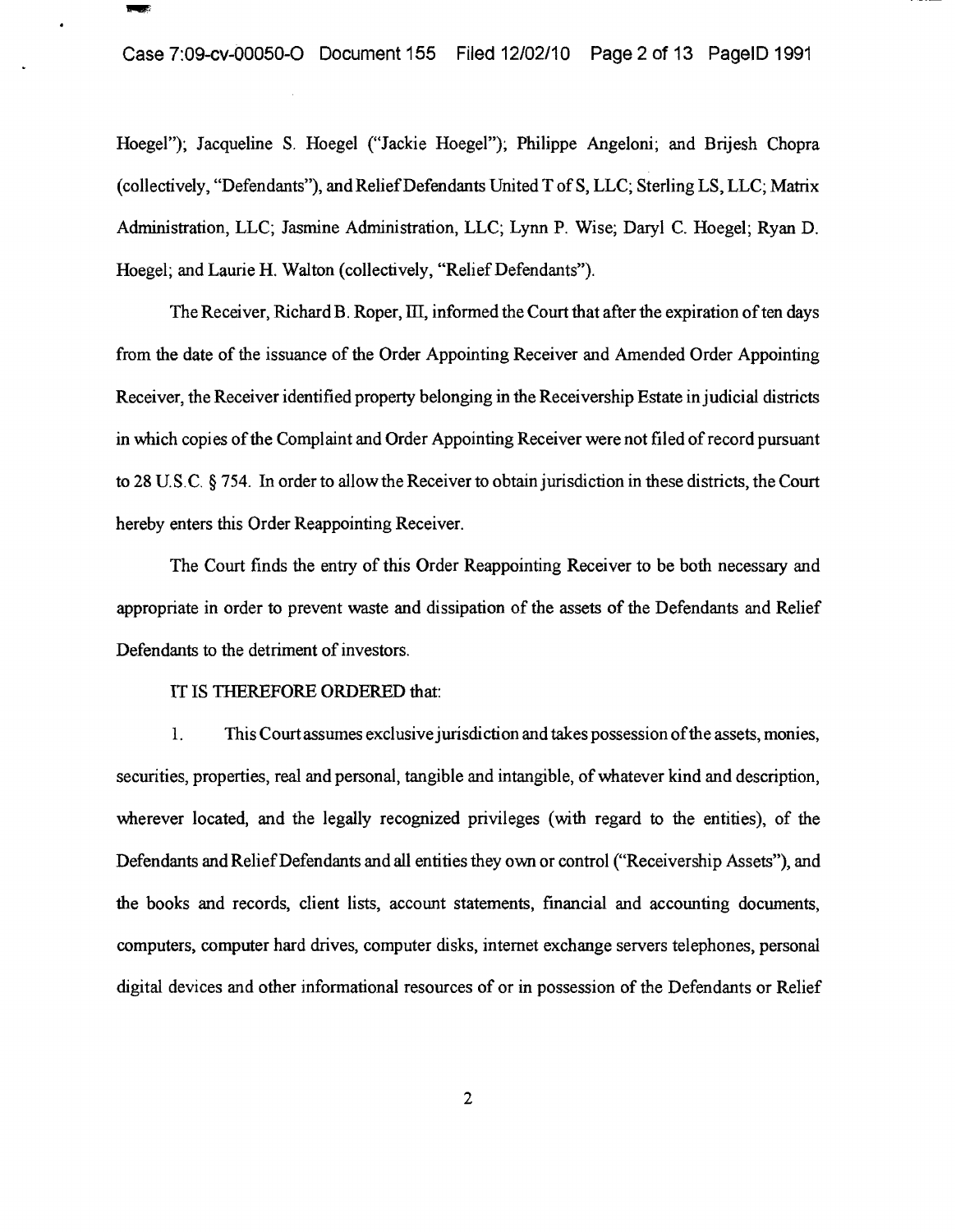Defendants, or issued by Defendants or Relief Defendants and in possession of any agent or employee of the Defendants or Relief Defendants ("Receivership Records").

2. Richard B. Roper, III is hereby appointed Receiver for the Receivership Assets and Receivership Records (collectively, "Receivership Estate"), with the full powerofan equity receiver under common law as well as such powers as are enumerated herein as of the date of this Order. The Receiver shall not be required to post a bond unless directed by the Court but is hereby ordered to well and faithfully perform the duties of his office; to timely account for all monies, securities, and other properties which may come into his hands; and to abide by and perform all duties set forth in this Order. Except for an act of willful malfeasance or gross negligence, the Receiver shall not be liable for any loss or damage incurred by the Receivership Estate, or any of Defendants or Relief Defendants, their clients or associates, or their subsidiaries or affiliates, their officers, directors, agents, and employees, or by any of Defendants' or Relief Defendants creditors or equity holders because of any act performed or not performed by him or his agents or assigns in connection with the discharge of his duties and responsibilities hereunder.

3. The duties of the Receiver shall be specifically limited to matters relating to the Receivership Estate and unsettled claims thereof remaining in the possession of the Receiver as of the date ofthis Order. Nothing in this Order shall be construed to require further investigation of Receivership Estate assets heretofore liquidated and/or distributed or claims of the Receivership Estate settled prior to issuance ofthis Order. However, this paragraph shall not be construed to limit the powers of the Receiver in any regard with respect to transactions that may have occurred prior to the date of this Order.

4. Until the expiration date of this Order or further Order of this Court, Receiver is

3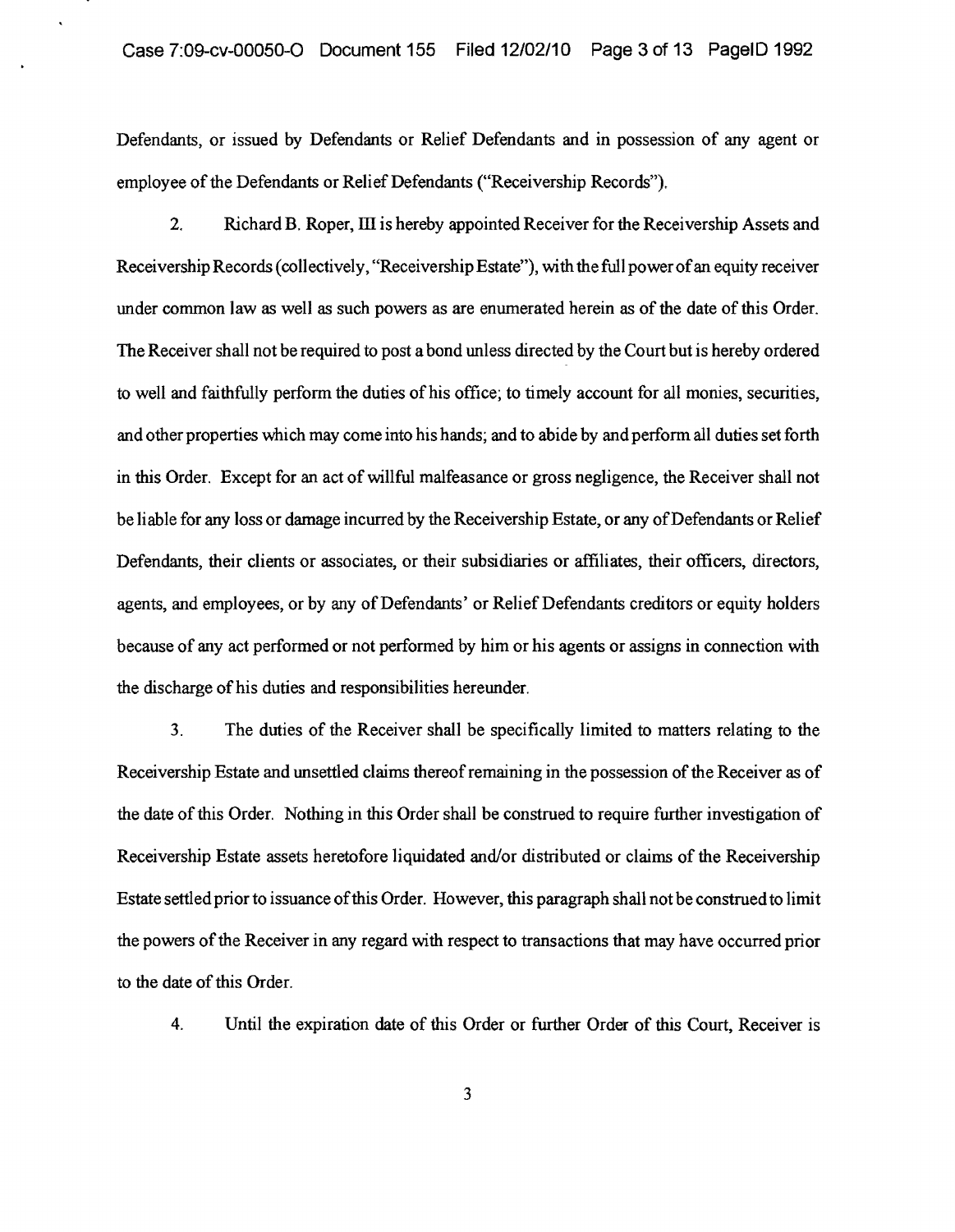authorized to immediately take and have complete and exclusive control, possession, and custody of the Receivership Estate and any assets traceable to assets owned by the Receivership Estate.

5. As of the date of entry of this Order, the Receiver is specifically directed and authorized to perform the following duties:

(a) Maintain full control of the Receivership Estate with the power to retain or remove, as the Receiver deems necessary or advisable, any officer, director, independent contractor, employee, or agent of the Receivership Estate;

(b) Collect, marshal, and take custody, control, and possession of all the funds, accounts, mail, and other assets of, or in the possession or under the control of, the Receivership Estate, or assets traceable to assets owned or controlled by the Receivership Estate, wherever situated, the income and profit therefrom and all sums of money now or hereafter due or owing to the Receivership Estate with full power to collect, receive, and take possession of, without limitation, all goods, chattel, rights, credits, monies, effects, lands, leases, books and records, work papers, records of account, including computer maintained information, contracts, financial records, monies on hand in banks and other financial initiations, and other papers and documents ofother individuals, partnerships, or corporations whose interests are now held by or under the direction, possession, custody, or control of the Receivership

(c) Institute such actions or proceedings to impose a constructive trust, obtain possession, and/or recover judgment with respect to persons or entities who received assets or records traceable to the Receivership Estate. All such actions shall be filed in this

(d) Obtain, by presentation of this Order, documents, books, records, accounts,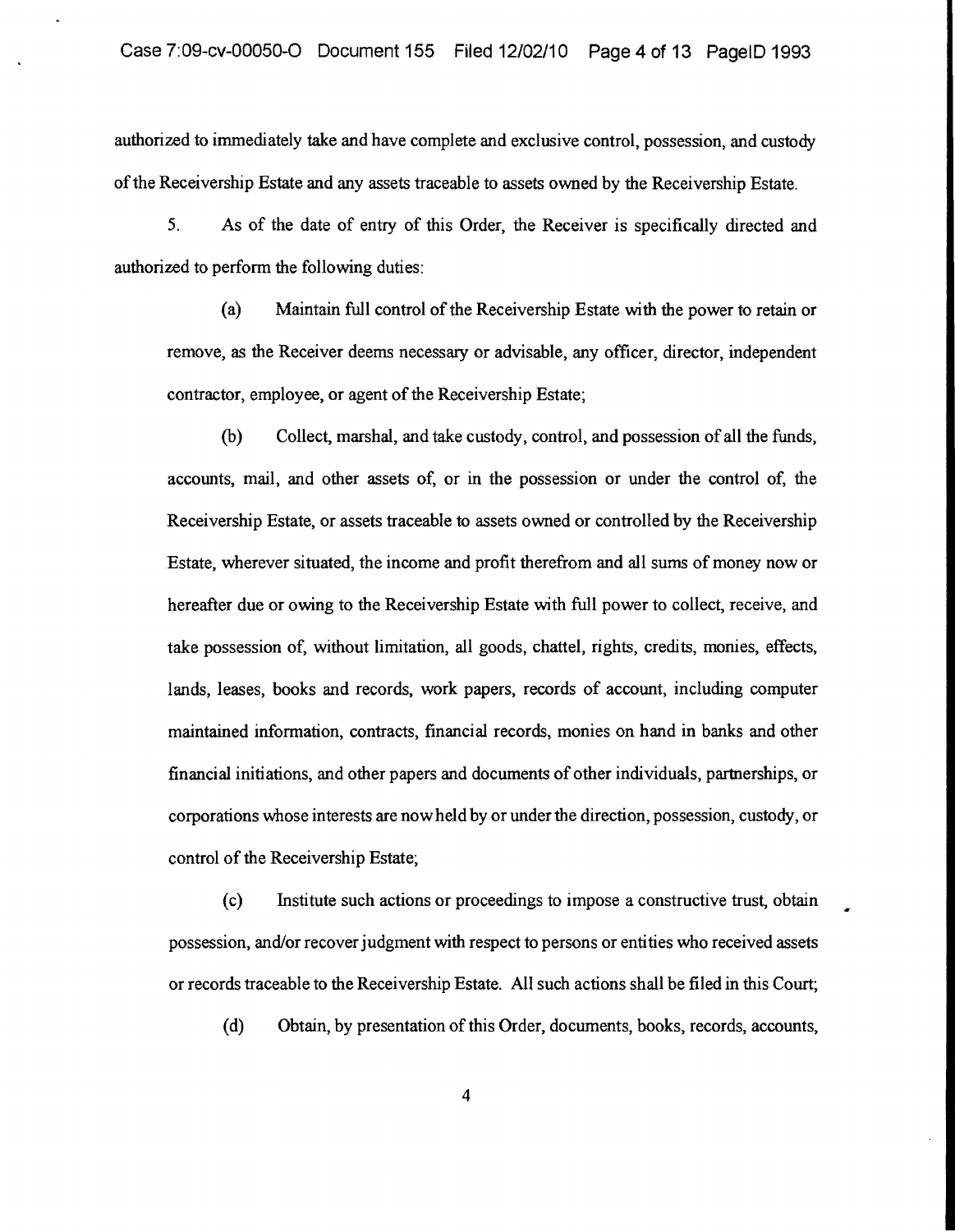deposits, testimony, or other information within the custody or control of any person or entity sufficient to identify accounts, properties, liabilities, causes of action, or employees of the Receivership Estate. The attendance of a person or entity for examination and/or production of documents may be compelled in a manner provided in Rule 45, Fed. R Civ. P., or as provided under the laws of any foreign country where such documents, books, records, accounts, deposits, or testimony may be located;

(e) Without breaching the peace and, if necessary, with the assistance of local peace officers or United States marshals to enter and secure any premises, wherever located or situated, in order to take possession, custody, or control of, or to identify the location or existence of, Receivership Estate assets or records;

(f) Make such ordinary and necessary payments, distributions, and disbursements as the Receiver deems advisable or proper for the marshaling, maintenance, or preservation ofthe Receivership Estate. Receiver is further authorized to contract and negotiate with any claimants against the Receivership Estate (including, without limitation, creditors) for the purpose ofcompromising or settling any claim To this purpose, in those instances in which Receivership Estate assets serve as collateral to secured creditors, the Receiver has the authority to surrender such assets to secured creditors, conditional upon the waiver of any deficiency of collateral;

(g) Perform all acts necessary to conserve, hold, manage, and preserve the value ofthe Receivership Estate, in order to prevent any irreparable loss, damage, and injury to the Estate;

(h) Enter into such agreements in connection with the administration of the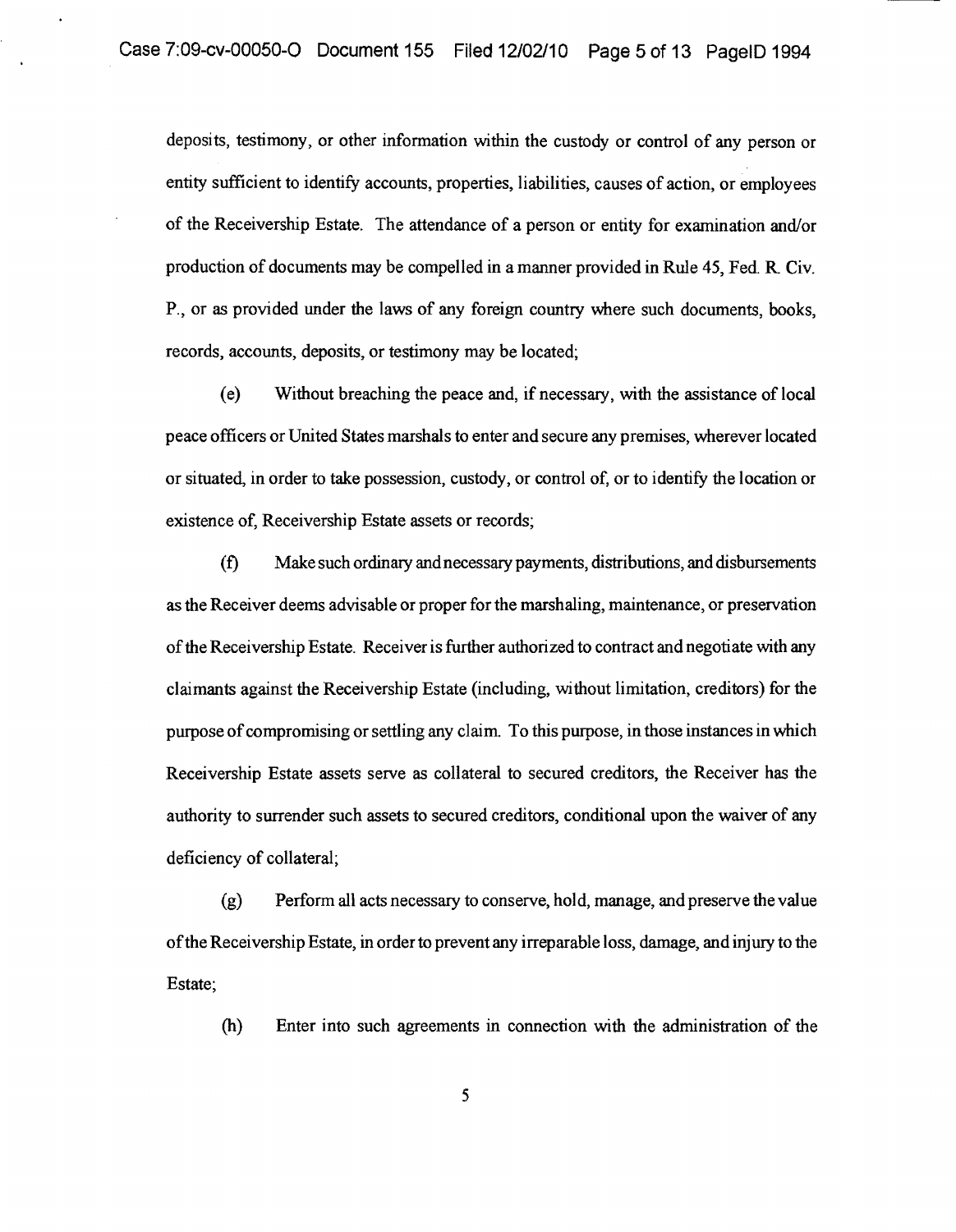Receivership Estate, including, but not limited to, the employment ofsuch managers, agents, custodians, consultants, investigators, attorneys, and accountants as Receiver judges necessary to perform the duties set forth in this Order and to compensate them from the Receivership Assets;

(i) Institute, prosecute, compromise, adjust, intervene in, or become party to such actions or proceedings in state, federal, or foreign courts that the Receiver deems necessary and advisable to preserve the value of the Receivership Estate, or that the Receiver deems necessary and advisable to carry out the Receiver's mandate under this Order and likewise to defend, compromise, or adjust or otherwise dispose of any or all actions or proceedings instituted against the Receivership Estate that the Receiver deems necessary and advisable to carry out the Receiver's mandate under this Order;

G) Preserve the Receivership Estate and minimize expenses in furtherance of maximum and timely disbursement thereof to claimants;

(k) Promptly provide the United States Securities and Exchange Commission and other governmental agencies with all information and documentation they may seek in connection with its regulatory or investigatory activities;

(1) Prepare and submit periodic reports to this Court and to the parties as directed by this Court; and

(m) File with this Court requests for approval ofreasonable fees to be paid to the Receiver and any person or entity retained by him and interim and final accountings for any reasonable expenses incurred and paid pursuant to order of this Court

6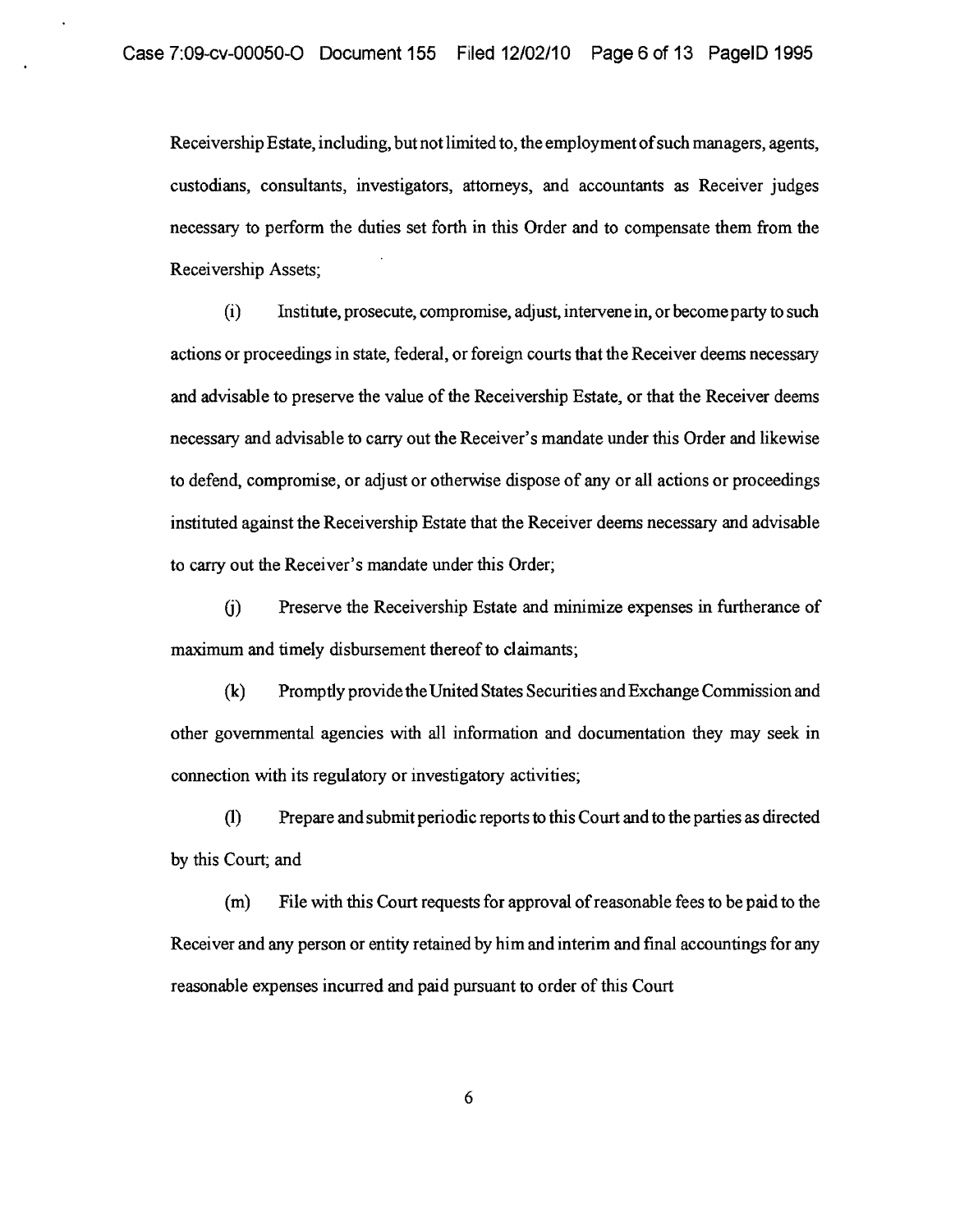6. The Receiver shall have the sole and exclusive power and authority to manage and direct the business and financial affairs of the Defendants, including without limitation, the sole and exclusive power and authority to petition for relief under the United States Bankruptcy Code, 11 U.S.C. §§ 101 *et seq.* (the "Bankruptcy Code"), for any or all of the Defendants. Solely with respect to the authorization to file and execution ofa petition for relief under the Bankruptcy Code; without limiting any powers of the Receiver under applicable law and ths Order; and irrespective of provisions in any Defendants' corporate organizing documents, by-laws, partnership agreements, or the like, the Receiver shall be deemed to succeed to the position of and possess the authority of any party with power to authorize and execute the filing ofa petition for relief under the Bankruptcy Code, including without limitation, corporate directors, general and limited partners, and members oflimited liability companies. With respect to any non-individual Defendants on whose behalf the Receiver authorizes and executes a petition for relief under Chapter 11 ofthe Bankruptcy Code, the Receiver shall be deemed a debtor in possession for such Defendant, with all the rights and powers of a debtor in possession under the Bankruptcy Code. The turnover provisions of 11 U.S.c. § 543 shall not apply to the Receiver in his capacity as debtor in possession. With respect to any Defendants on whose behalf the Receiver authorizes and executes a petition for reliefunder Chapter 11 ofthe Bankruptcy Code, the Receiver shall be authorized, pursuant to 11 U.S.C. § 1505, to act in a foreign country on behalf of an estate created under Section 541 of the Bankruptcy Code, and may act in any way permitted by the applicable foreign law.

7. Before taking action under paragraph 6 of this Order, the Receiver must provide the Commission and the Defendants with at least two business days' written notice (unless shortened or lengthened by court order) that the Receiver is contemplating action under the Bankruptcy Code;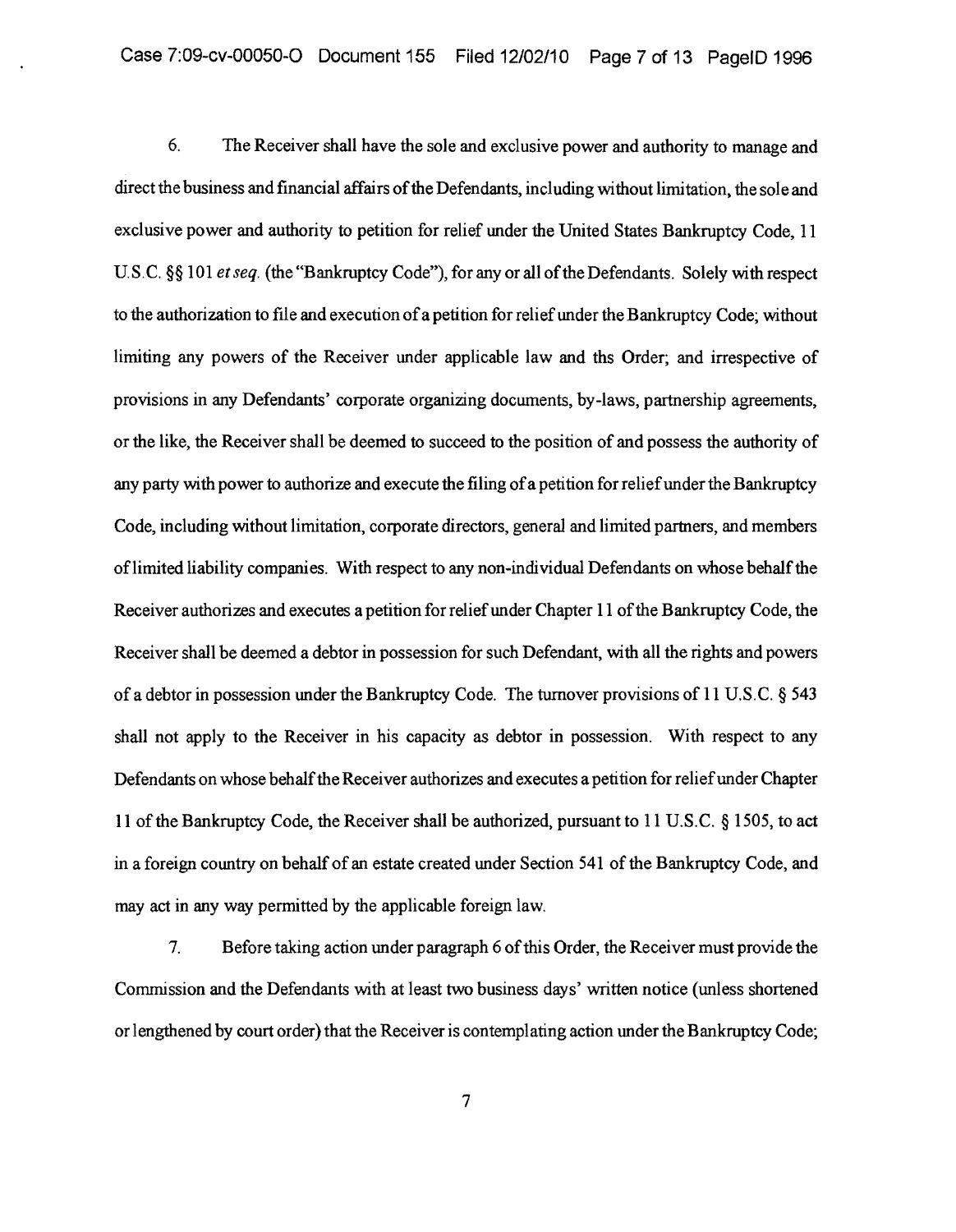provided that the Receiver may apply for an order under seal or a hearing *in camera*, as circumstances require. To facilitate an efficient coordination in one district of all bankruptcies of the Defendants, the Northern District of Texas shall be the Receiver's principal place of business for making decisions in respect of operating and disposing of each of the Defendants and their respective assets.

8. Upon the request of the Receiver, the United States Marshal's Office is hereby ordered to assist the Receiver in carrying out his duties to take possession, custody, or control of, or identify the location of, any Receivership Estate assets or records.

9. Creditors and all other persons are hereby restrained and enjoined from the following actions, except in this Court, unless this Court, consistent with general equitable principals and in accordance with its ancillary equitable jurisdiction in this matter, orders that such actions may be conducted in another forum or jurisdiction:

(a) The commencement or continuation, including the issuance or employment of process, of any judicial, administrative, or other proceeding against the Receiver, any of the defendants, the Receivership Estate, or any agent, officer, or employee related to the Receivership Estate, arising from the subject matter of this civil action; or

(b) The enforcement, against the Receiver, or any of the Defendants, of any judgment that would attach to or encumber the Receivership Estate that was obtained before the commencement of this proceeding.

10. Creditors and all other persons are hereby restrained and enjoined, without prior approval of the Court, from:

(a) Any act to obtain possession of the Receivership Estate assets;

8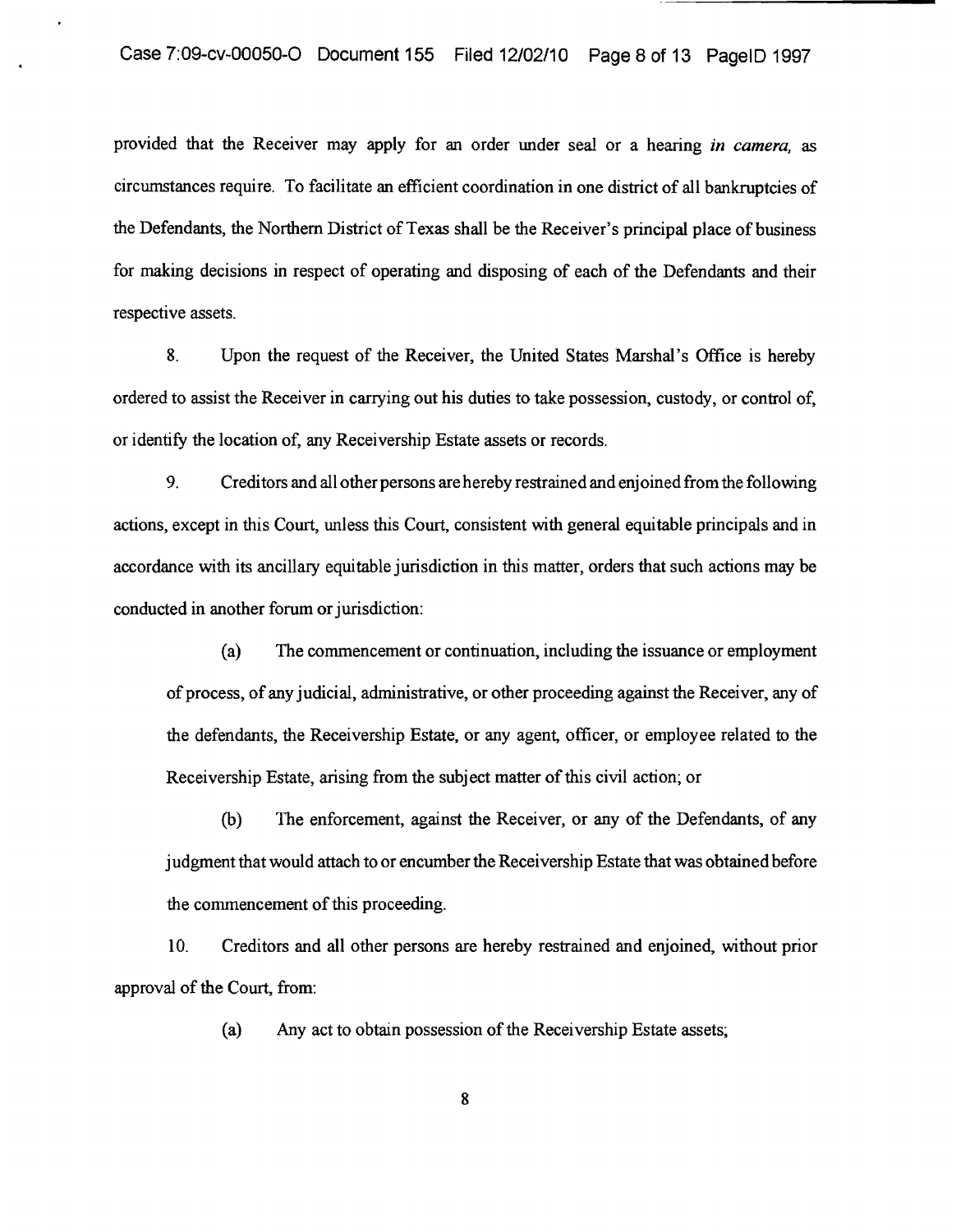(b) Any act to create, perfect, or enforce any lien against the property of the Receiver, or the Receivership Estate;

(c) Any act to collect, assess, or recover a claim against the Receiver or that would attach to or encumber the Receivership Estate; or

(d) The set off of any debt owed by the Receivership Estate or secured by the Receivership Estate assets based on any claim against the Receiver or the Receivership Estate.

(e) The filing of any case, complaint, petition, or motion under the Bankruptcy Code (including, without limitation, the filing of an involuntary bankruptcy petition under Chapter 7 or Chapter 11 of the Bankruptcy Code, or a petition for recognition of foreign proceeding under Chapter 15 of the Bankruptcy Code).

11. Creditors and all other persons are hereby restrained and enjoined from seeking relief from the injunction contained in paragraph  $10(e)$  of this Order for a period of 180 days from the date of entry of this Order.

12. Defendants, Relief Defendants, their respective officers, agents, and employees and all persons in active concert or participation with them who receive notice ofthis Order by personal service or otherwise, including, but not limited to, any financial institution, broker- dealer, investment adviser, private equity fund or investment banking firm, and each of them, are hereby ordered, restrained, and enjoined from, directly or indirectly, making any payment or expenditure of any Receivership Estate assets that are owned by Defendants or Relief Defendants, or in the actual or constructive possession of any entity directly or indirectly owned or controlled or under common control with the Receivership Estate, or effecting any sale, gift, hypothecation, assignment,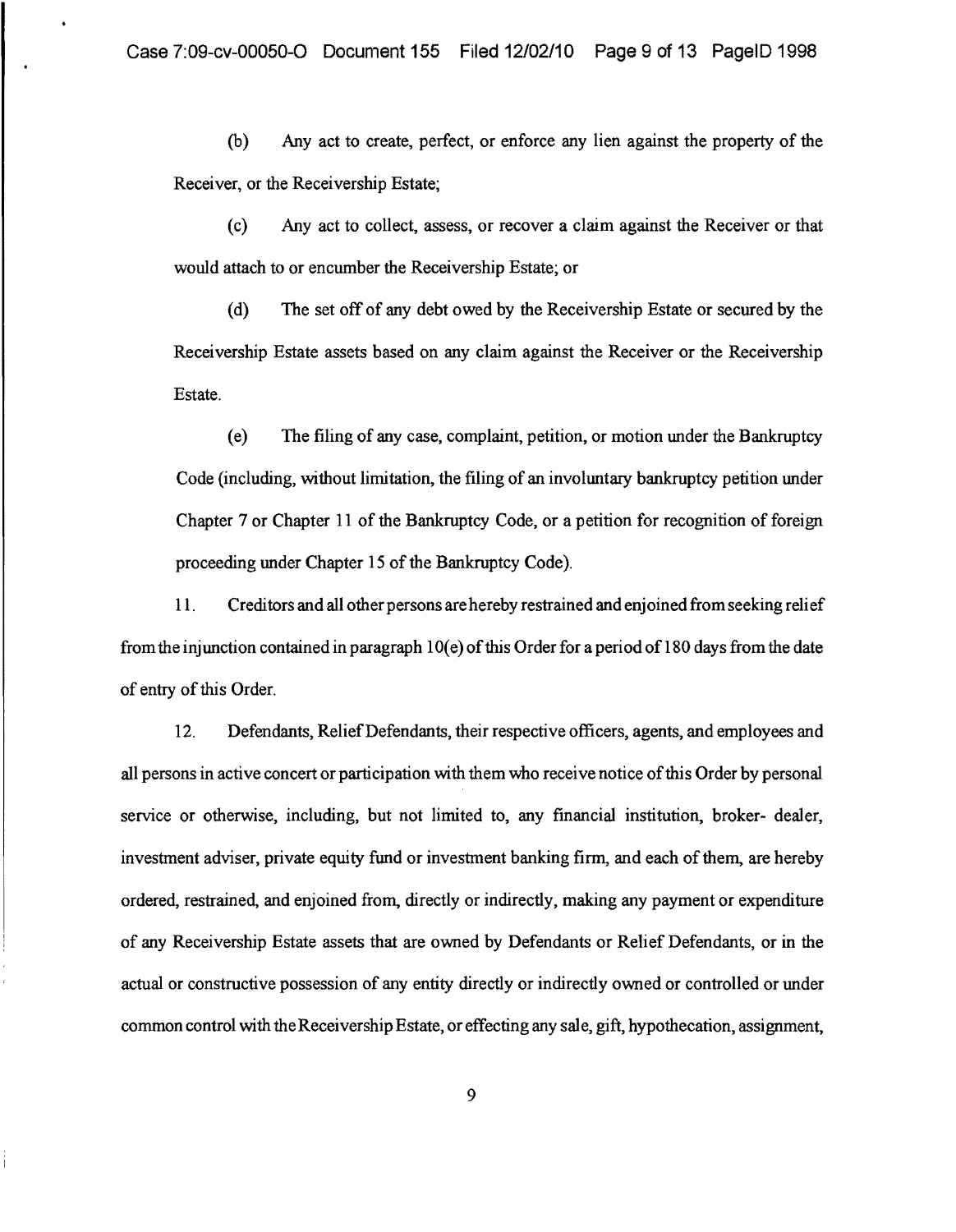transfer, conveyance, encumbrance, disbursement, dissipation, or concealment of such assets. A copy of this Order may be served on any bank, savings and loan, broker-dealer, or any other financial or depository institution to restrain and enjoin any such institution from disbursing any of the Receivership Estate assets. Upon presentment of this Order, all persons, including financial institutions, shall provide account balance information, transaction histories, all account records and any other Receivership Records to the Receiver or his agents, in the same manner as they would be provided were the Receiver the signatory on the account.

13. Defendants, and their respective agents, officers, and employees and all persons in active concert or participation with them are hereby enjoined from doing any act or thing whatsoever to interfere with theReceiver's taking control, possession, ormanagement ofthe Receivership Estate or to in any way interfere with the Receiver or to harass or interfere with the duties ofthe Receiver or to interfere in any manner with the exclusive jurisdiction of this Court over the Receivership Estate, including the filing or prosecuting of any actions or proceedings which involve the Receiver or which affect the Receivership Assets or Receivership Records, specifically including any proceeding initiated pursuant to the United States Bankruptcy Code, except with the permission of this Court. Any actions so authorized to determine disputes relating to Receivership Assets and Receivership Records shall be filed in this Court.

14. Defendants, their respective officers, agents, and employees and all persons in active concert or participation with them who receive actual notice of this Order by personal service or otherwise, including any financial institution, broker-dealer, investment adviser, private equity fund or investment banking firm, and each of them shall: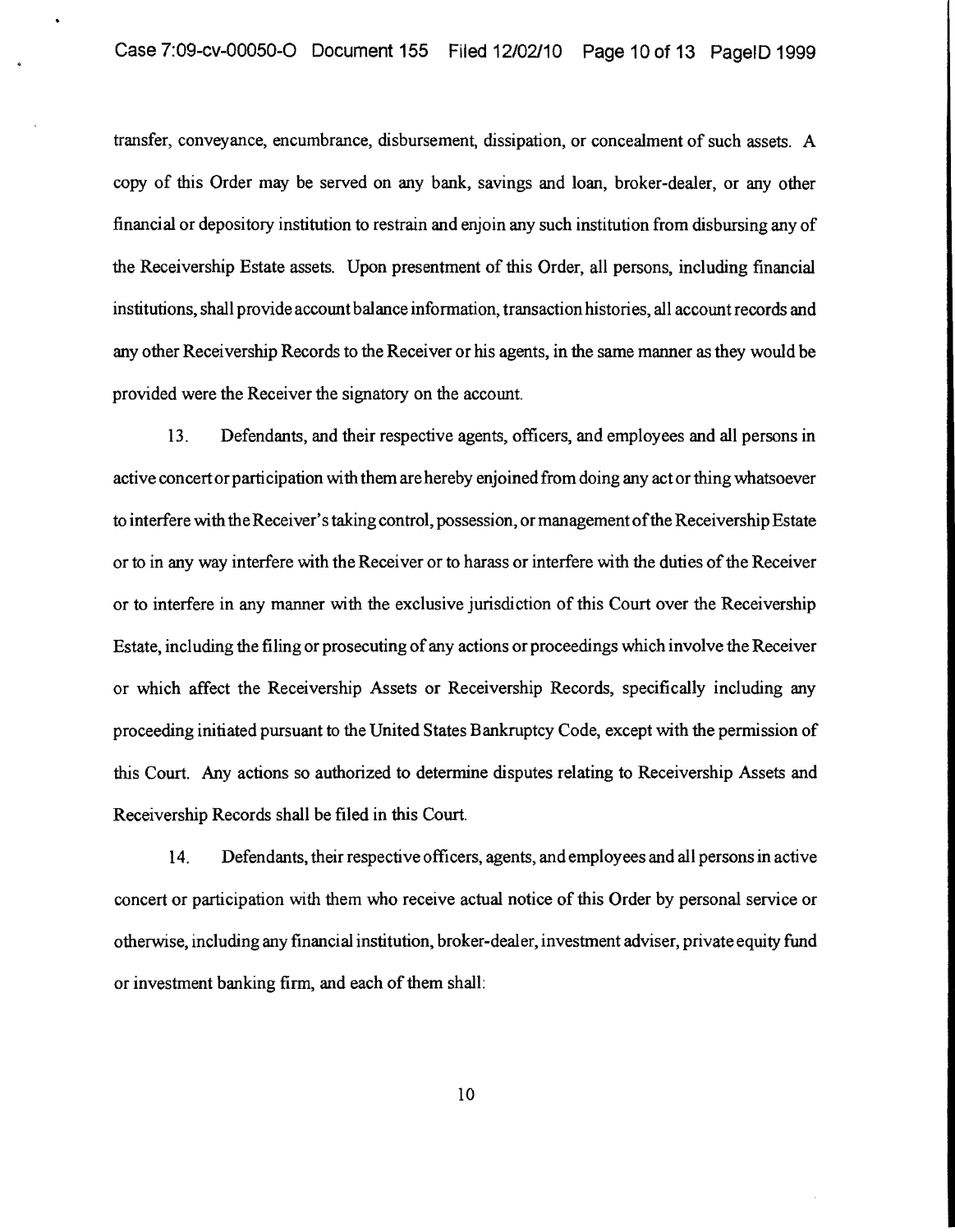(a) To the extent they have possession, custody, or control of same, provide immediate access to and control and possession of the Receivership Estate assets and records, including securities, monies, and property of any kind, real and personal, including all keys, passwords, entry codes, and all monies deposited in any bank deposited to the credit of the Defendants, wherever situated, and the original of all books, records, documents, accounts, computer printouts, disks, and the like of Defendants to Receiver or his duly authorized agents;

(b) Cooperate with the Receiver and his duly authorized agents by promptly and honestly responding to all requests for information regarding Receivership Assets and Records and by promptly acknowledging to third parties the Receiver's authority to act on behalfofthe Receivership Estate and by providing such authorizations, signatures, releases, attestations, and access as the Receiver or his duly authorized agents may reasonably request;

(c) Provide the Commission with a prompt, full accounting of all Receivership Estate assets and documents outside the territory of the United States which are held either: (1) by them, (2) for their benefit, or (3) under their control;

(d) Transfer to the territory ofthe United States all Receivership Estate assets and records in foreign countries held either: (1) by them, (2) for their benefit, or (3) under their control; and

(e) HoI d and retain all such repatriated Receivership Estate assets and documents and prevent any transfer, disposition, or dissipation whatsoever of any such assets or documents, until such time as they may be transferred into the possession of the Receiver.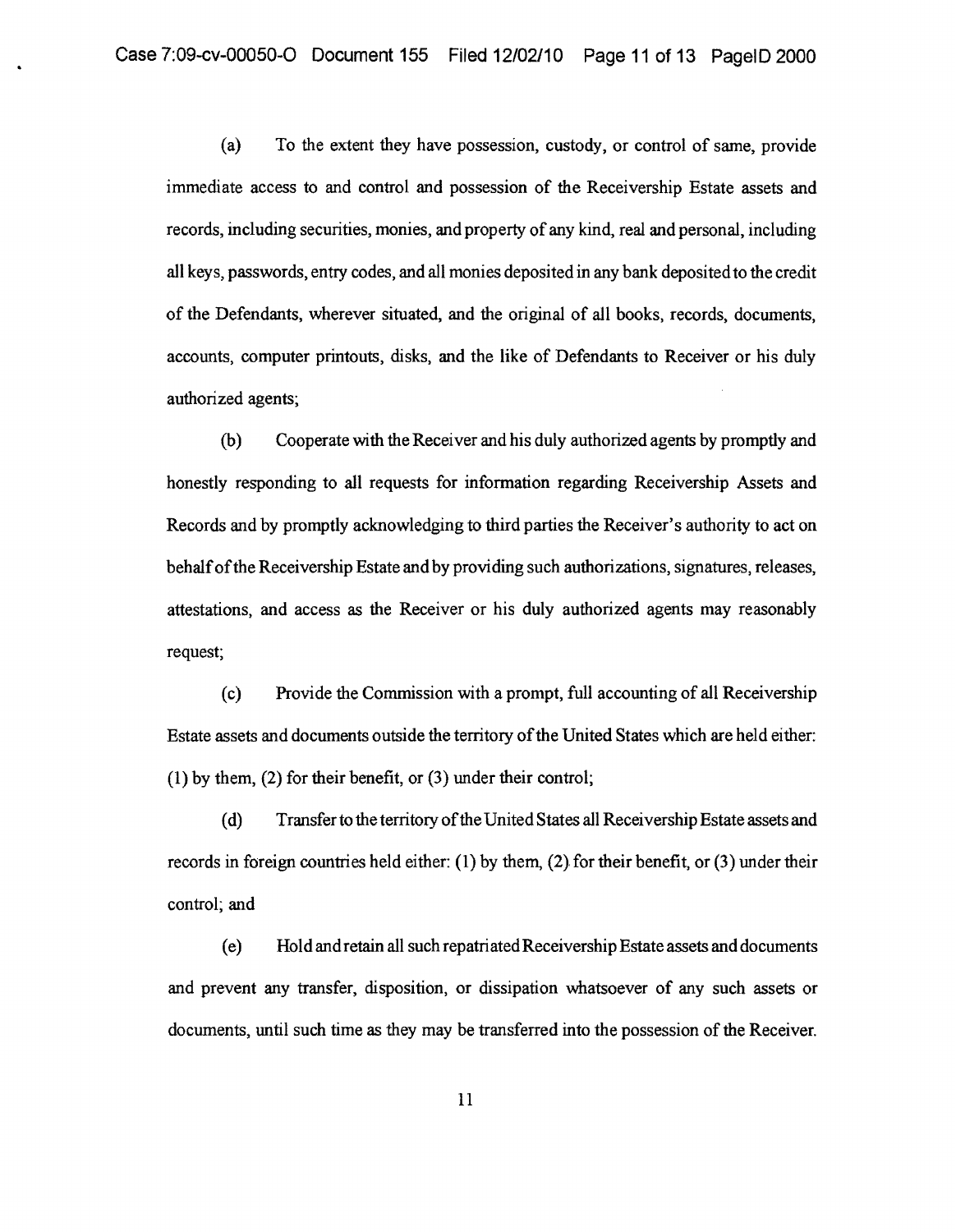IS. Any financial institution, broker-dealer, investment adviser, private equity fund or investment banking firm or person that holds, controls, or maintains accounts or assets of or on behalf of any Defendant, or has held, controlled, or maintained any account or asset of or on behalf of any defendant or relief defendant since January 1,2004, shall:

(a) Hold and retain within its control and prohibit the withdrawal, removal, assignment, transfer, pledge, hypothecation, encumbrance, disbursement, dissipation, conversion, sale, gift, or other disposal of any of the assets, funds, or other property held by or on behalf of any defendant or relief defendant in any account maintained in the name of or for the benefit of any defendant or relief defendant in whole or in part except:

(i) as directed by further order of this Court, or

(ii) as directed in writing by the Receiver or his agents;

(b) Deny access to any safe deposit boxes that are subject to access by any Defendant; and

(c) The Commission and Receiver may obtain, by presentation of this Order, documents, books, records, accounts, deposits, or other infonnation within the custody or control of any person or entity sufficient to identify accounts, properties, liabilities, causes of action, or employees ofthe Receivership Estate. The attendance ofa person or entity for examination and/or production of documents may be compelled in a manner provided in Rule 45, Fed. R. Civ. P., or as provided under the laws of any foreign country where such documents, books, records, accounts, deposits, or testimony may be located.

16. The Defendants, Relief Defendants, their officers, agents, and employees and all persons in active concert orparticipation with them and other persons who have notice ofthis Order